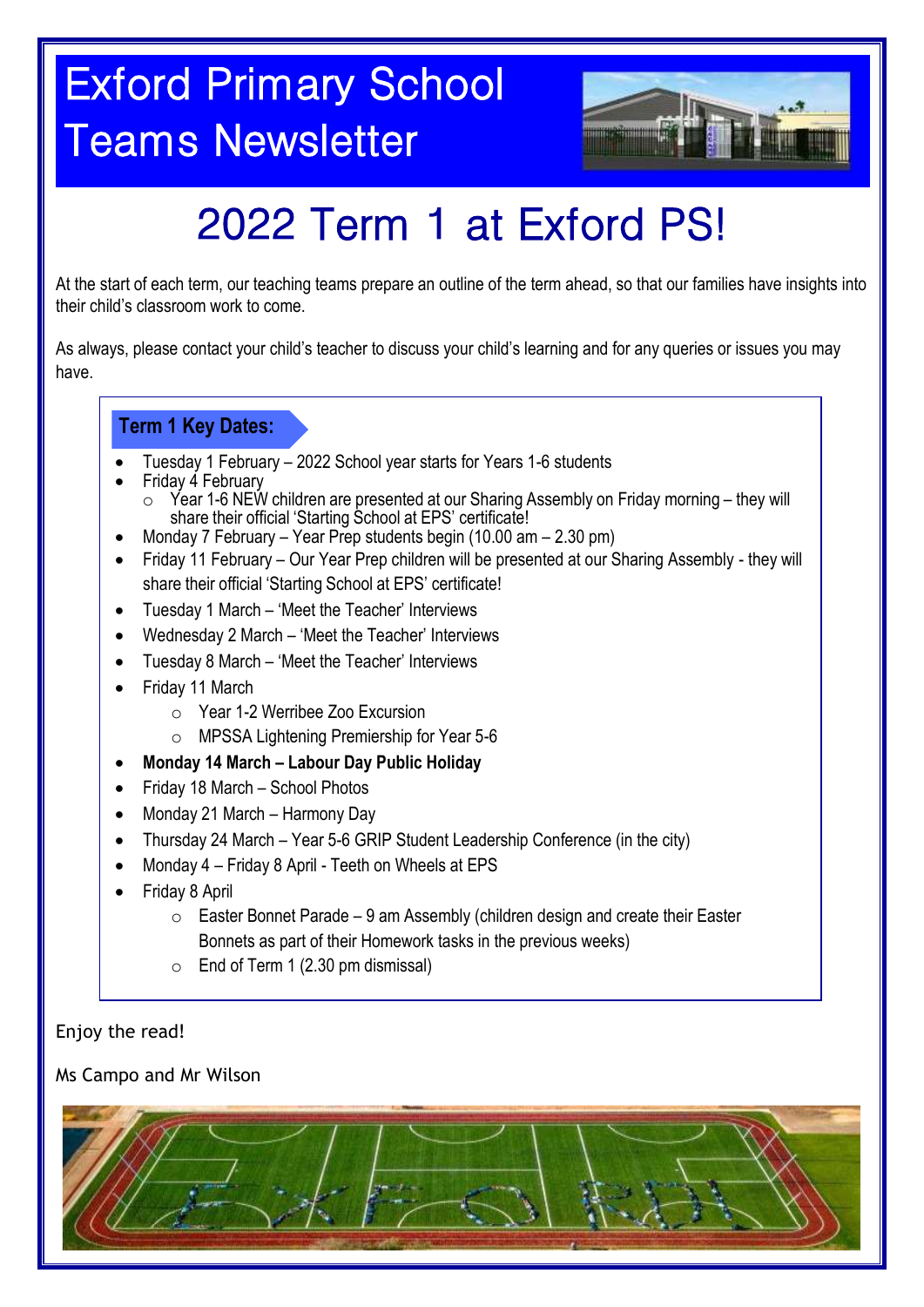

- home on Wednesdays and is to be returned each Monday. Your child's teacher will notify
- you via Seesaw when Take Home Reading and Tomework commence
	- **BRARY:**

Specialist days are subject to change. Your

classroom teacher will notify you via Seesaw

Our classes will have a session in the Library each week where students can borrow a book for the week. Prep Smyth's Library day is **Monday** and Prep Micallef's Library day is Tuesday.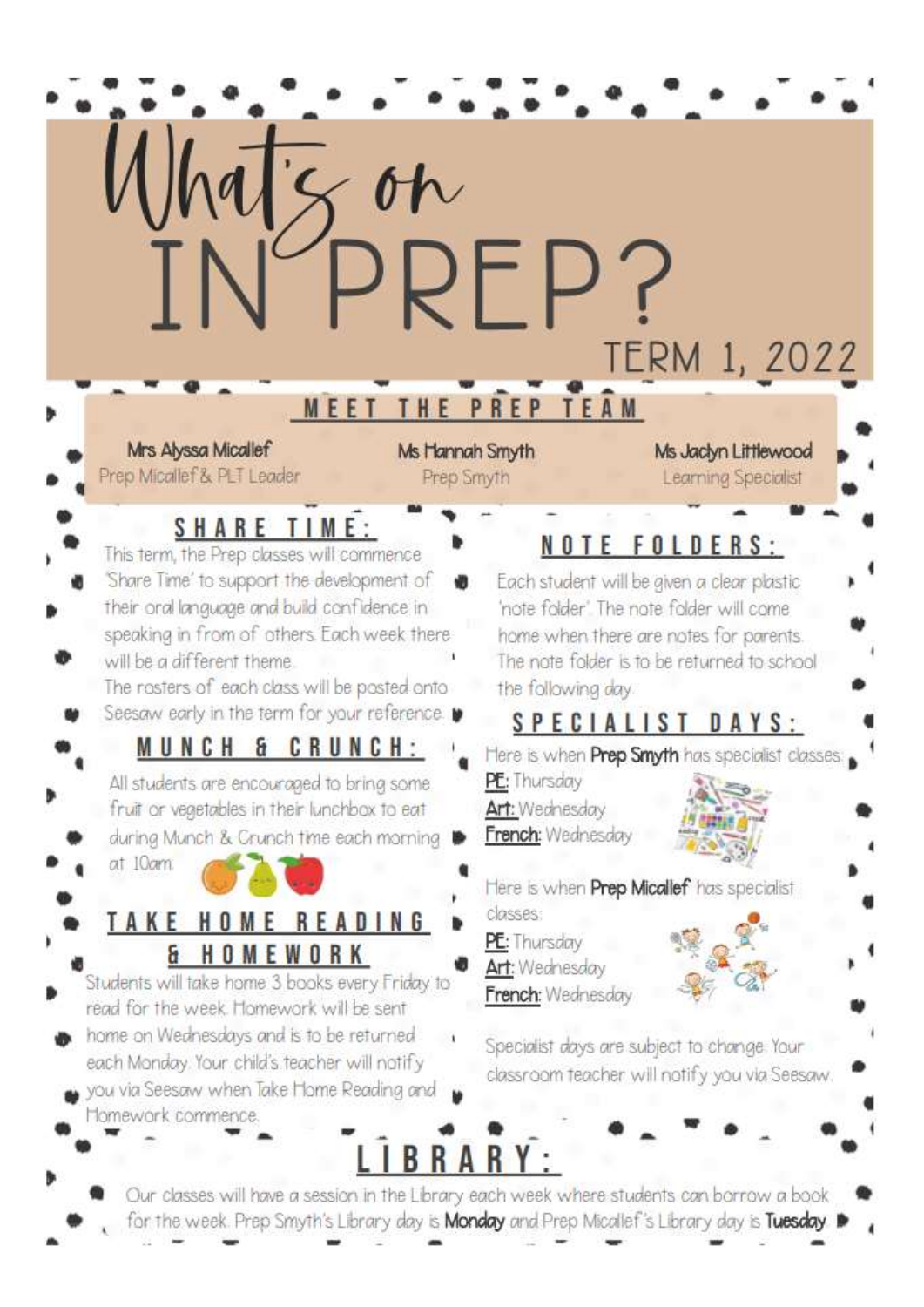## READING:

 $Mh$ atz on

In Reading, students will learn about the concepts of print. This will include where to begin reading and which ways to track print on the page. They will investigate the difference between a letter, a word and a sentence.

Students will begin to establish reading strategies such as one to one tracking with

their finger, using picture clues and recognising some high frequency words within the text.

We will also focus on **predicting** what will happen in the texts we read, in order to support their comprehension of the text

#### WRITING

TERM 1, 2022

In Writing, students will learn all about the alphabet. This will include how to write lowercase and uppercase letters and begin experimenting with the initial sound of a word.

Students will make connections between the spoken word (what is said) and writing - e.g. what I say can be represented with words on the page. They will develop an understanding of the relationship between letters and sounds.

They will learn the 'Think, Say, Sketch, Write' process when learning how to write **recounts** about past experiences

#### SPEAKING & LISTENING

PREP?

Speaking and Listening in Term I will include an explicit focus on the following

- Identifying rhyme and syllables in spoken words
- Identifying sounds in spoken words
- Listening to, remembering and following simple instructions and classroom routines
- Sequencing ideas by retelling a story I know (using picture clues)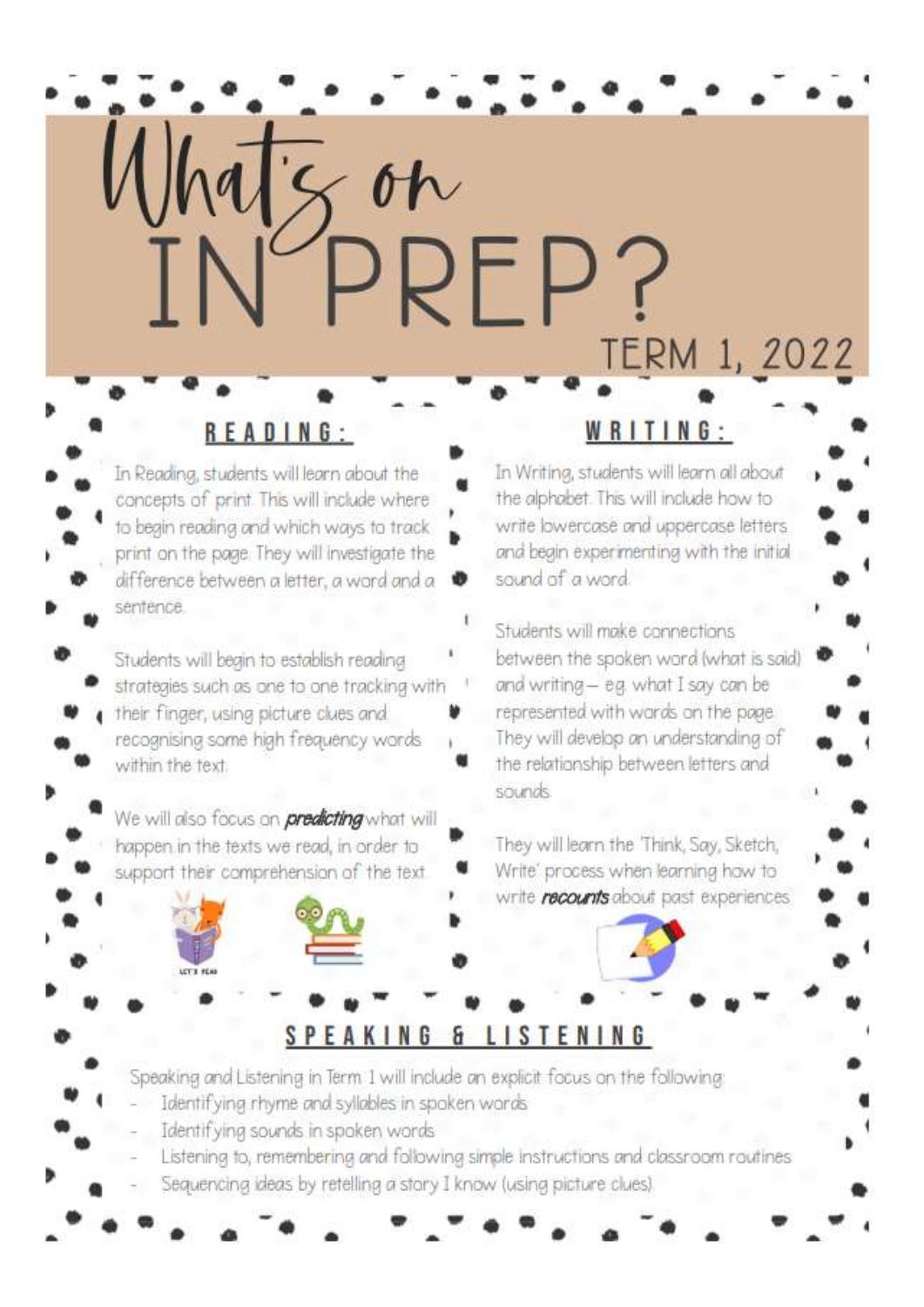# Whatson<br>INPREP? TERM 1, 2022

## Number and Algebra

Students will use a range of manipulatives (hands on materials) to support the development of their counting and number recognition. They will model, read, write and draw numbers to 10.

MATHS:

Students will also investigate and create patterns. They will sort and classify familiar objects and explain their reasoning. They will copy, continue and create patterns with objects and drawings.

#### Measurement and Geometry

Students will learn about Time with a focus on the Days of the Week and identify events on specific days (e.g. I have swimming lessons on Friday).

12345

678990

## PROJECT BASED LEARNING:

In PBL, students will learn about fairness and friendship at school They will practise the skills required to include others and make friends with peers, teachers and other adults.

They will also practise the basic skills required to work collaboratively with peers. They will learn appropriate language to describe what happens and how they feel when experiencing positive interactions or conflict co

## SEESAW:

Keep an eye out on Seesaw, as your child's teacher will regularly post photos and samples of work to showcase and celebrate achievements of the students

Please contact your child's teacher or the office staff if you do not have access to Seesaw.

Seesaw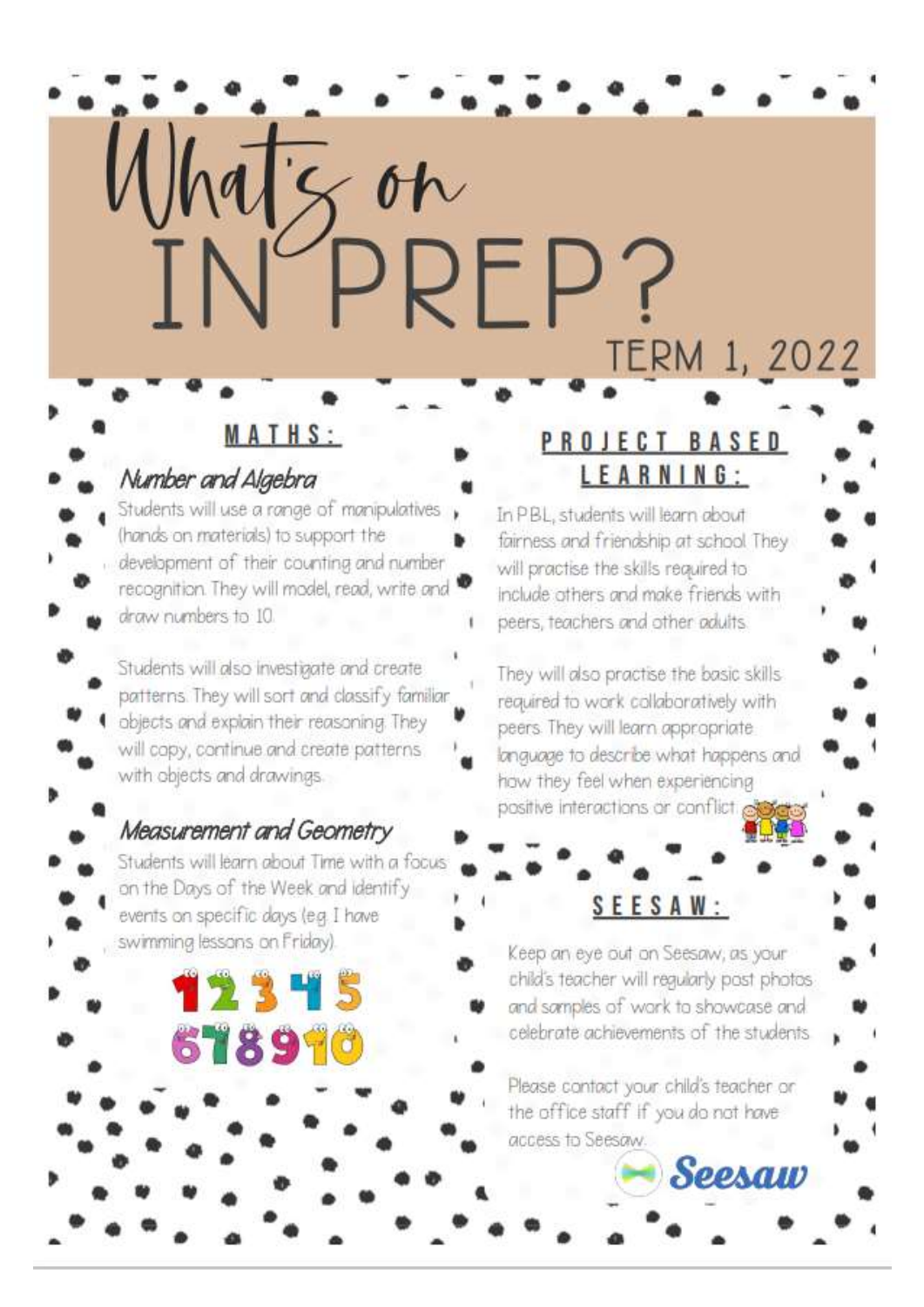## $Year 1-2$ Overview Term 1 2022

#### Meel lhe Year 1-2 Team: Teachers

Ms Jackyn Lilllewood - Learning Specials! Mrs Koren Ambrose  $1-2A$ Ms Melssa Higans  $1 - 7 +$ Ms Kelle Monagle  $1 - 7M$ Mrs Smone Roe  $1 - 2R$ Education Support Staff Mrs Sharyn Farrar 1-2A Mrs Susanne Greenslade 1-2M Ms Rennice Hudson  $1 - 2H$ 

## Writing & Reading



Our Writing in Term I will focus on Personal Recounts, Narratives and Procedures. The students will write to understand the structure of texts and the features of writing

In Reading we will focus on the reading comprehension strategies of Making Connections and Predicting to build our literal and inferred understanding of texts.

We will develop our knowledge of vowel digraphs and blends to build our Word Solving skills.

## Maths



## PBL/Science

All the students will gain knowledge and skills by working to investigate 'How to be a Member of the Exford Community'. They will focus on the school values of Respect, Kindness and Personal Best and how to show them every day.



Science will be taught through the topic 'Watch It Grow!'. The students will gain knowledge and skills by exploring the growth of a range of living things. They will investigate the life stages of an invertebrate under different temperature conditions. Students will record their observations and share their ideas.

> Werribee Zoo Excursion for Year 1-2 Friday 11th March, 2022.

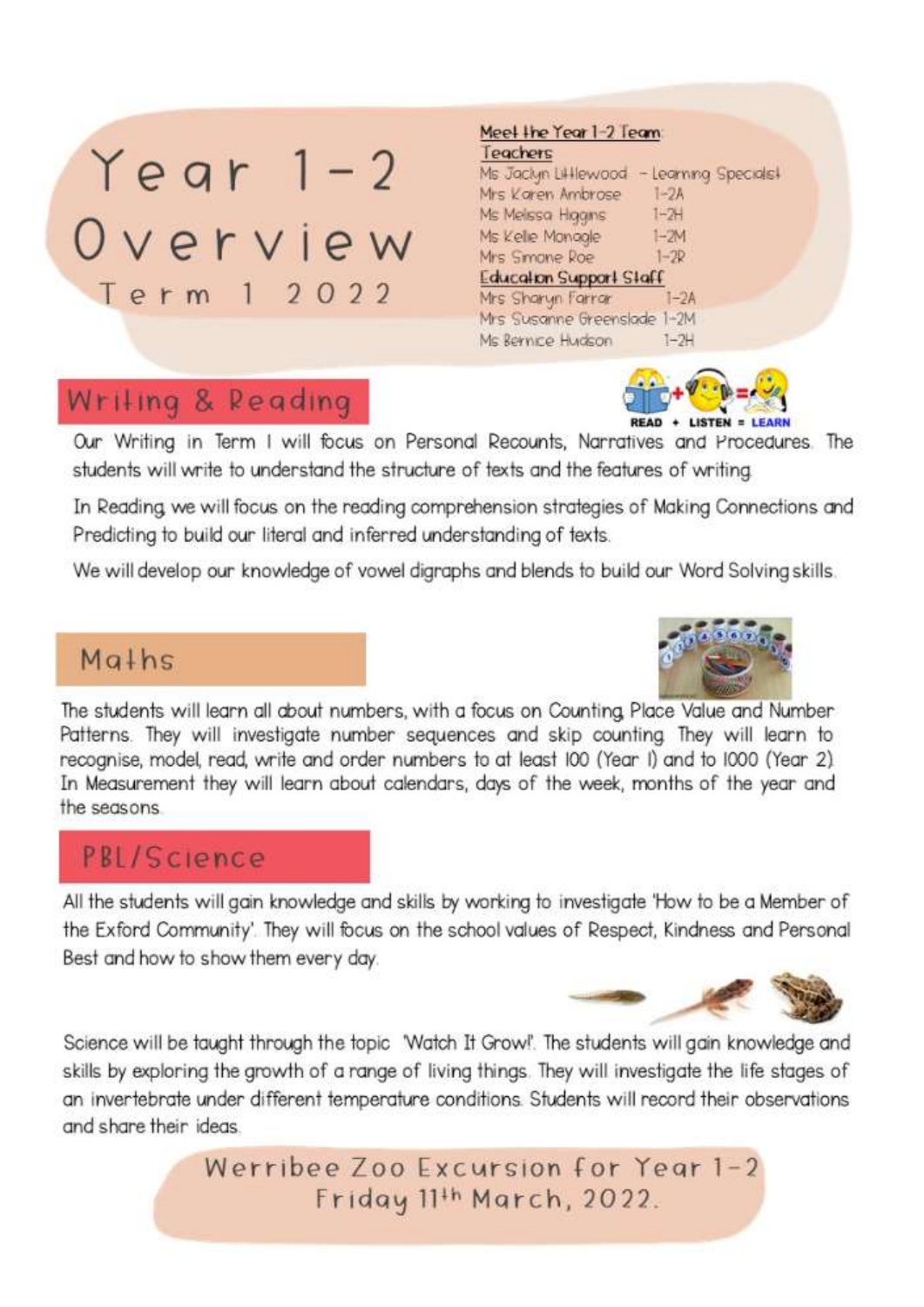## Year 1-2 Overview Term 1 2022

 $P$  age 2

## Take Home Reading

Take Home Reading will commence on Monday 7<sup>th</sup> February. All Year 1-2 students are expected to read every night with an adult, building up to 15 minutes per night. We ask all students to have their reading diaries signed by their parents and returned to school every day so they can be checked off

by the teacher.



#### Library

All students will have the opportunity to visit the Library to borrow a book to read at home. They require a Library bag for their weekly Library lesson. These can be purchased from the office.



## Munch & Crunch

All students are encouraged to bring some fruit or vegetables in their lunchbox to eat during Munch & Crunch time each morning at I0am



Homework will commence on Wednesday I6th February. Tasks will be posted on your Seesaw Journal child's Page every Wednesday and will comprise of either a Reading, Writing or Maths activity. Students should complete the task in their Homework book and return their Homework book by the following Monday. Parents are asked to sian the Homework Overview sheet in the Homework Book each week to indicate they

have seen their child's completed homework.



Mathletics & Reading Eggs

All Year 1-2 students will have access to Mathletics and Reading Eggs for the year. The programs will be used in class and can be accessed at home to develop Reading & Maths skills. Passwords will be posted on Seesow





#### Seesaw

Your child's teacher will regularly post photos and samples of work to showcase and celebrate their achievements



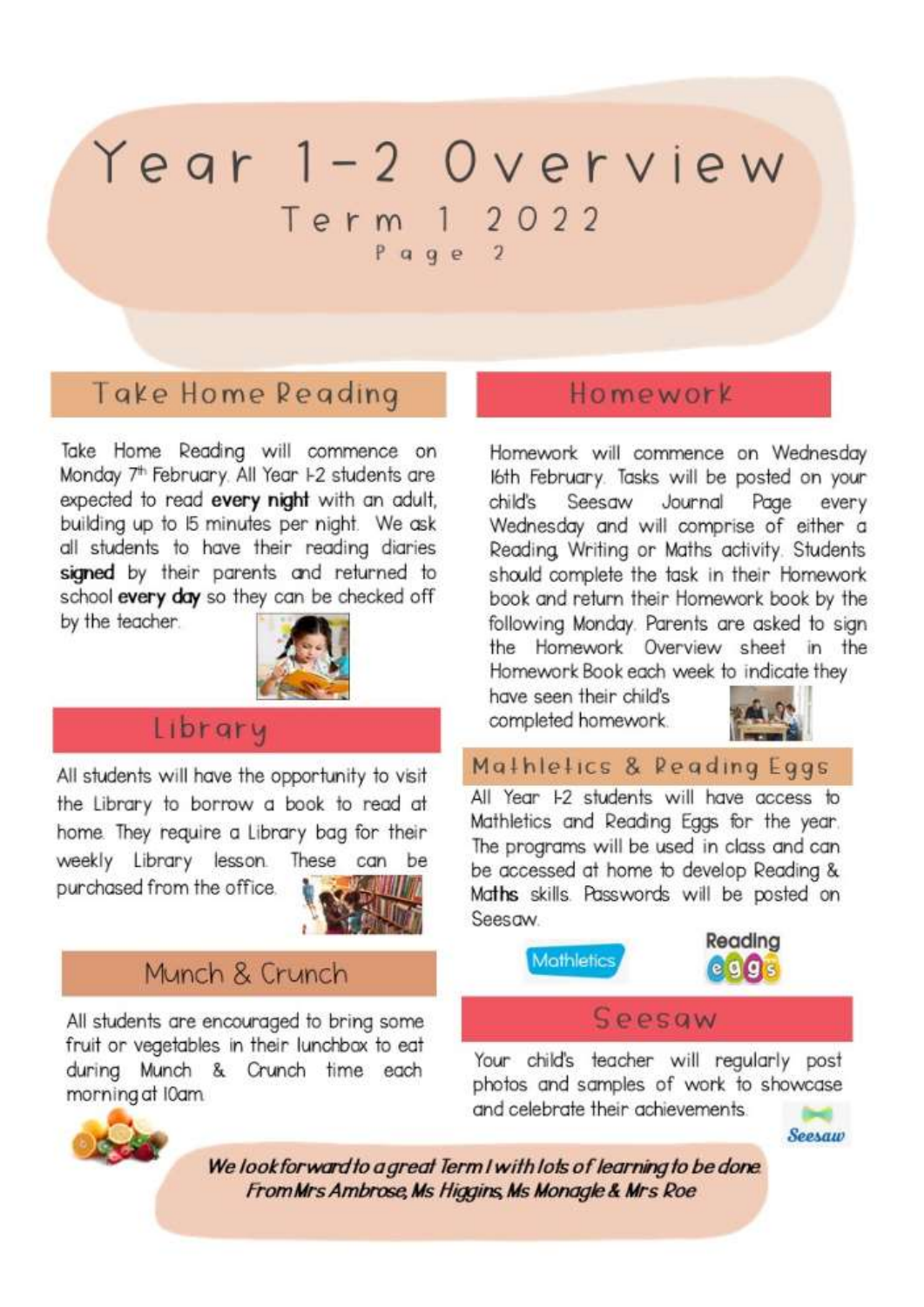# Welcome Year 3-4 Team, TERM 1

## Meet our 2022 Team!

| 3/4F                                                                           | 3/4G                                                                                               | $3/4$ T                                                                 |
|--------------------------------------------------------------------------------|----------------------------------------------------------------------------------------------------|-------------------------------------------------------------------------|
| Ms Rachel Fyfe (Teacher)<br>Mrs Lisa Van Gement ESI<br>Mrs Rachel MacLeod (ES) | Mr Ross Gundry (Teacher)<br>Mrs Susan Villari (ES)<br>Mrs Nicole Clare (ES)<br>Mr Gordon Moss (ES) | Ms Hole Tekin (Teacher)<br>Ms Jo Comer (ES)<br>Mrs Michelle Cassar (ES) |
| Mr Nathan Jenner (Learning Specialist / Team Leader)                           |                                                                                                    |                                                                         |

## Start Up Learning

Durina Weeks 1-3, students will be participating in our Start Up Units of learning, in Reading, Writing, Maths and Wellbeing These units involve setting up routines and expectations in our classrooms

## Nightly Reading & Homework

Students use their diary to record their nightly reading and key events. It is required to come to school on a daily basis. It is an excellent tool to help students take responsibility for their learning. Take Home Reading has commenced as of Week 3 and Homework as of Week 4. Homework will consist of Literacy and Numeracy tasks, rotating throughout the term

## Project Based Learning

Students will be learning about Civics & Citizenship and what it means. Students will be introduced to the concept of democracy and the services it provides to the community. Students will consider the purpose of rules and laws, as well as how it affects them.

## Literacy

In Reading this term, we will be learning to strengthen our use of comprehension strategies, explicitly focusing on analysing texts, making connections and inferring. Students will also be focusing on their understanding of **Question** Answer Relationship (QAR). This involves identifying types of questions and how to locate answers.

In Writing students will be exploring how important their Word Choice, Ideas and Text Structure is when writing Narratives and Persuasive texts.

Students will complete a Spelling test early this term which will identify learning foci for Semester 1

## Maths

In Maths, we will be completing 3 units this term.

- $\Box$  Probability
- Place Value
- Symmetry & 3D Shapes

## You will hear more from us through Seesaw



Regards - Mr Gundry, Ms Fyfe, Ms Tekin & Mr Jenner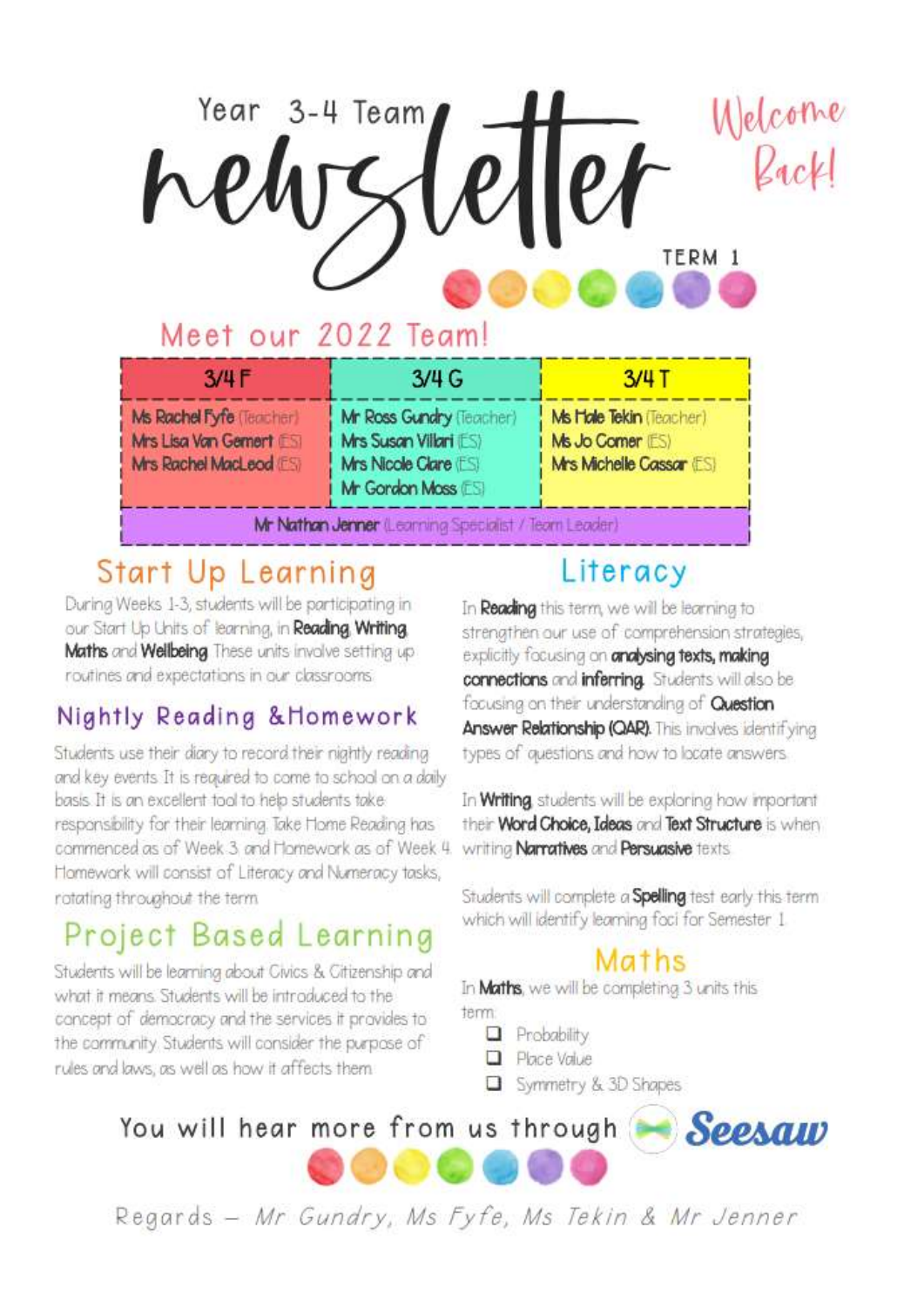# Year 5-6 2022 Team

## -Term 1 Newsletter-

Ms Taleyski

Ms Gallo (ES)

Ms Rundell (ES)







Ms Mastrop Mrs Ward (ES) Mrs Farrar (ES)

## **Project Based Learning**

Mr Mounsey

Mrs Scalzo (ES)

 $(P.B.L)$ 

In **P.B.L** this term, students will be exploring the 'History' of Australia. Throughout this unit students will specifically focus on the colonisation of Australia and its development as a nation particularly after 1900. 'Colonisation to Federation'

## **Homework**

Take Home Reading will start Monday 7th Feb and Homework will begin Wednesday 16<sup>th</sup> Feb<br>It will be handed out on Wednesday and due on Monday. Please provide your child's<br>teacher with a note if there is any reason why<br>your child has not completed their homework.

Weekly homework will consist of alternating:

Numeracy Tasks: Students will take home a Maths task/question each week linked to what they are learning in the classroom.

Literacy/ Spelling Tasks: Students will take home a task each week linked to what they are learning in the classroom.

Reading & Student Diaries: Students use their student diary to record their nightly reading and key events. It is required that the diary<br>comes to school on a daily basis. This is an excellent tool to help students take<br>responsibility for their learning and to begin to<br>develop their organisational skills.

Please sign your child's diary every night or contact your student's teacher to discuss this.

## Literacy

This Term, students will be looking at the behaviours and strategies that help us to become good readers and writers. We will continue to grow and develop a love of reading and passion for books!

In Reading this term, we will be learning to strengthen our use of comprehension strategies, explicitly focusing on summarising. critiquing and analysing texts. Students will also learn how ideas in texts can be conveyed from different viewpoints.

In Writing, we will explore how word choice and text structure enhances our writing. Students will specifically focus on Narratives (Short stories) and Persuasive texts.

#### **Numeracy**

In Maths we will be learning about:

Number and Algebra: Place Value, whole numbers, addition and subtraction. Students will develop their foundational knowledge and understanding and develop more efficient strategies for addition and subtraction.

We will be challenging students to practice and learn all of their times tables and division facts up to 12 x 12. We will also be using our investigation skills to solve worded problems.

## Wellbeing

During Term 1, students in Year 5/6 will be taking a close look into their wellbeing and mindfulness using a range of different programs.

Mindfulness can benefit student wellbeing and engagement with learning by improving students' ability to regulate emotions, improving attention and improving memory. reasoning, planning, goal setting and self requiation, all of which is essential when focusing and learning new information.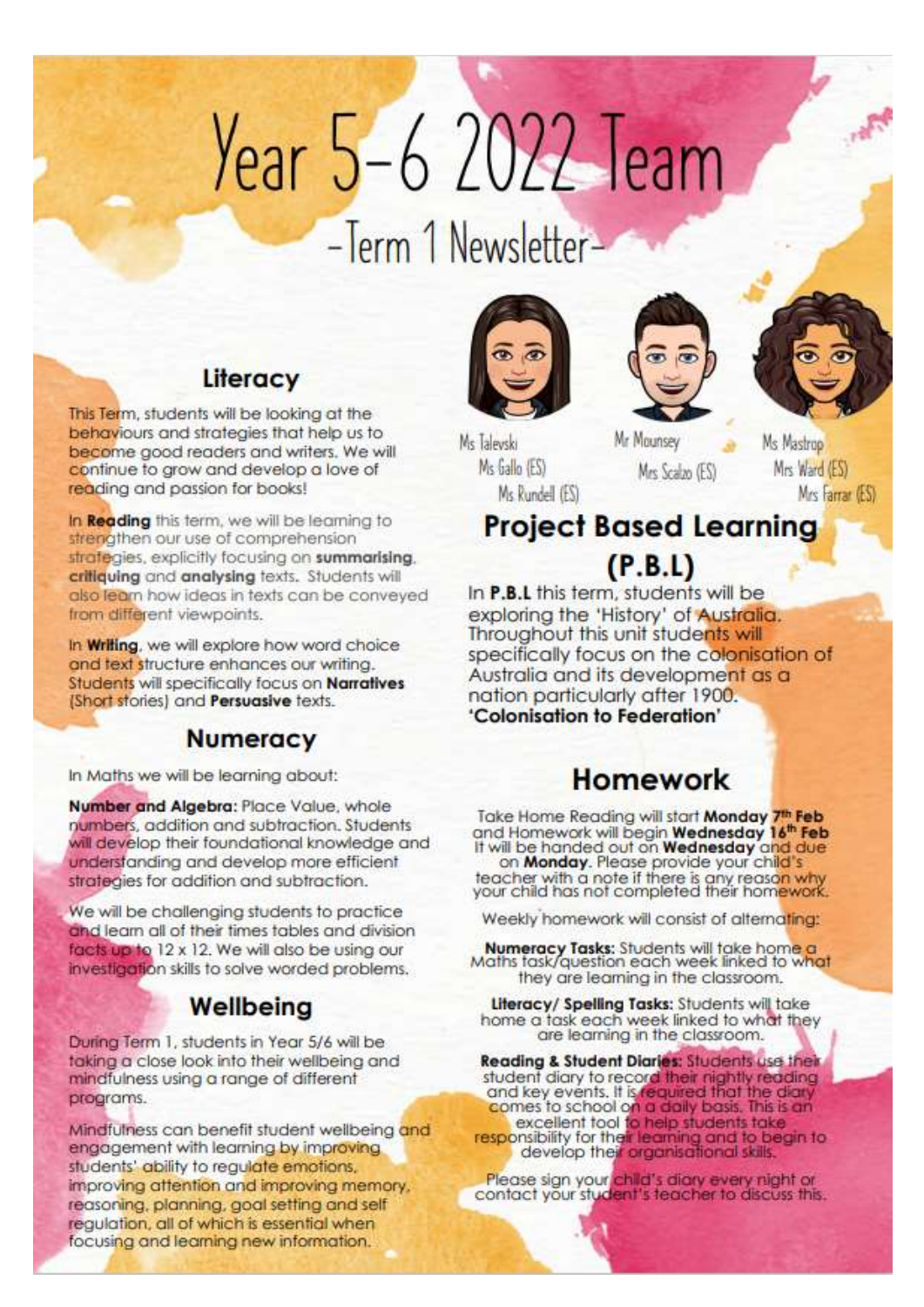## Art newsletter Term Toverview





The Prep students will explore gross and fine motor skills in the Art Room during Term One, We will practise motor skills using cutting,

gluing, colouring, printing, painting. We will discuss shape, colour, line, and texture when creating.

Year 3-4

Year 3-4 students will explore elements texture, colour and space during Term One.

We will draw sketch and create painting masterpieces after practising

brushstroke techniques.

We will learn about landscape artists.



## $Y<sub>ear</sub>1-2$

Year 1-2 students will explore elements shape, line, form and colour during Term One.

We will draw and sketch, learn about clay and practise painting skills this term.

We are beginning the year by creating birds based off the book, 'Feathers for Phoebe' by Rod Clement.

Students will be able to connect this to their Zoo experience in their classrooms.



Year 5-6

Year 5-6 students will explore elements form, shape, colour and line during Term One.

We will draw and sketch and improve our understanding and skills around both clay and paint.

In Year 5-6 we will work look at famous abstract artwork and paint DUT DWN.

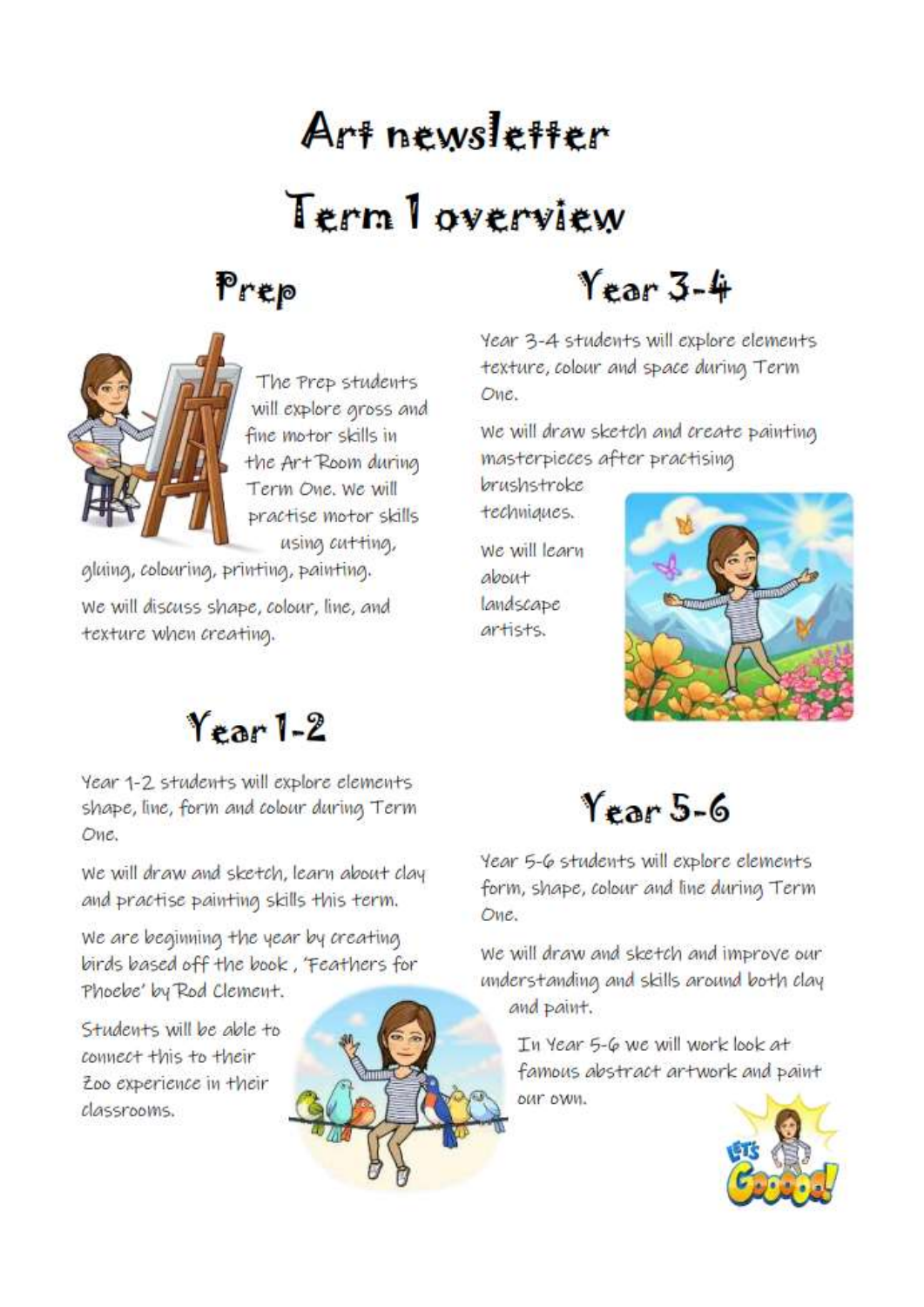## **Term 1 2022**

## **Physical Education**

Welcome back to the whole of Exford PS for 2022!

To begin the year, the students will participate in a range of activities with their class to establish the expectations and routines of PE for the year ahead!

Here is what each year level will be focussing on for Term 1:



Term 1 is all about the introduction to Physical Education! We will be exploring locomotor movements, as well as learning how to play safely and follow different directions. But most of all we will have some fun!

In Year 1-2 we will be focussing on our locomotor movement skills. This includes working on our running, jumping, leaping and dodging in a range of fun different ways.



In Year 3-4 there is a focus on our locomotor movement skills, including working on our horizontal jump, leaping and dodging. The students will be given a chance to learn these skills with a range of exciting activities.

Year 5-6

**Year 1-2** 

The Year 5-6 students have an exciting opportunity to participate in our Golf unit! Students will be able to explore the range of different skills you need to play golf, from putting to a full swing, as well as creating their own mini golf hole.

## I'm looking forward to the great work all of the students at Exford are going to do this year!